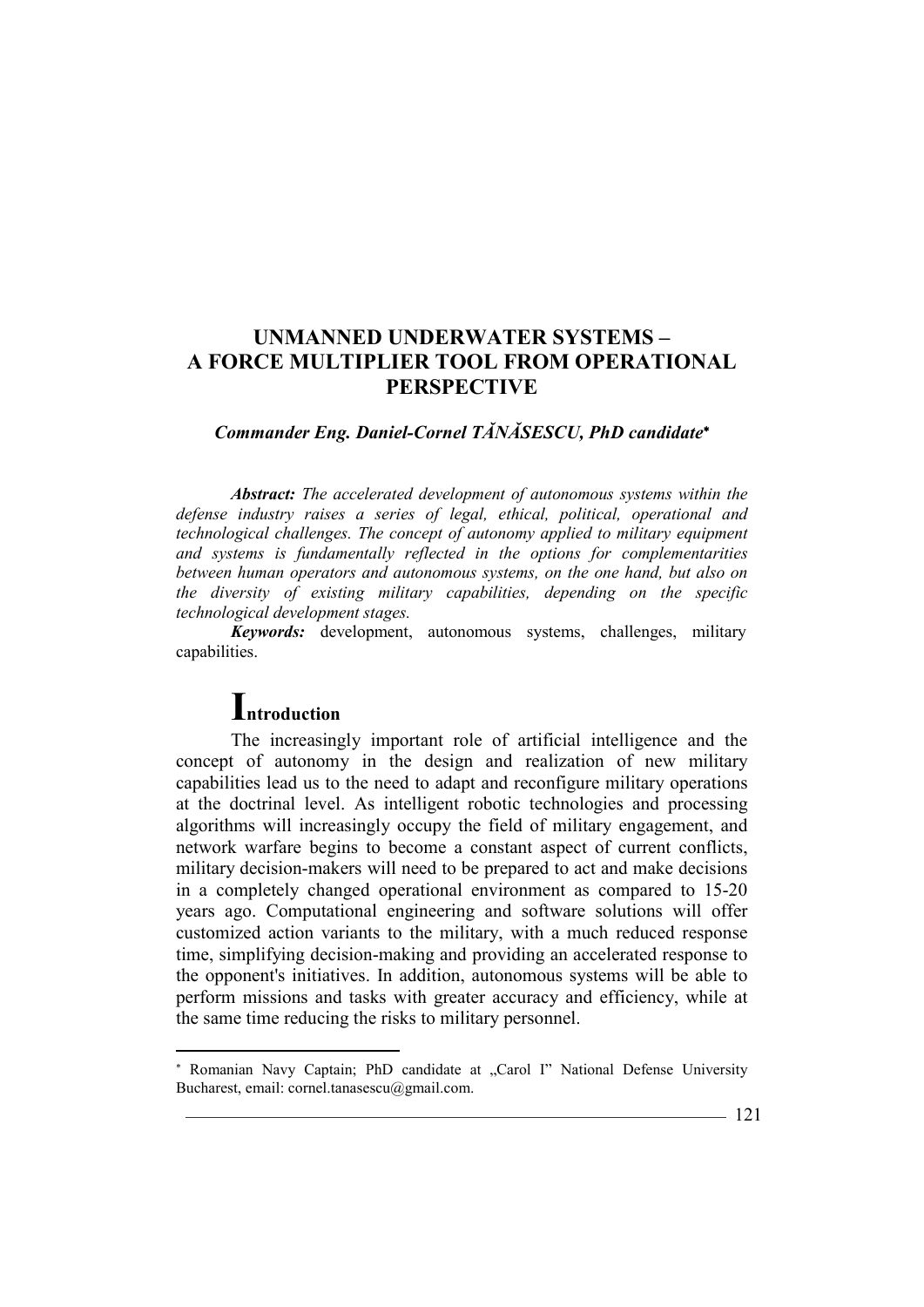These trends, regarding the development of intelligent unmanned systems within the military organization, offer both opportunities and challenges for combat forces, but also for military theory specialists. From a certain point of view, these equipments have the potential to be more precise, less risky and obvious than the use of troops in the field from a traditional perspective. The autonomy of robotic systems offers the operational advantage of actions in a hostile territory, where communications can be intercepted or intentionally cut off. As unmanned vehicles will have increased autonomy, human operators will have to move from an operator control model to an architecture based on the multi-control concept of several robotic systems<sup>1</sup>. The result of this paradigm shift at the conceptual and operational level will allow the military organization to deploy a greater number of military equipment in a high risk operations area but with superior destructive power. The transfer of military decisionmaking sequences from the human operator to the autonomous systems will progressively lead to a higher spatial-temporal coordination, a larger amount of data processed in a very short time, a much greater reaction speed and an optimization of decision cycles.

The concept of autonomy is analyzed in this research paper only from operational perspective, but moral and ethical considerations are not subject within this scientific article. The analysis of the concept of autonomy in this article rules out the aspect of morality or legality in connection with the use of robotic systems.

## **1. Development of maritime autonomous systems as multiplier factor and functioning of operational profile in the naval doctrine**

We believe that information technology has a considerable impact on the planning and management of military operations at sea. This phenomenon is very visible when we analyze the concept of sea control. In this case, in the era of information, efforts to achieve sea control must be concerted from the beginning with actions to obtain informational superiority or block access to information for the opponent. Thus, this phase

<sup>&</sup>lt;sup>1</sup> ALEOTTI J., CASELLI S., REGGIANI M., *Leveraging on a Virtual Environment for Robot Programming by Demonstration*, Robotics and Autonomous Systems 47/2 (2004), p.153.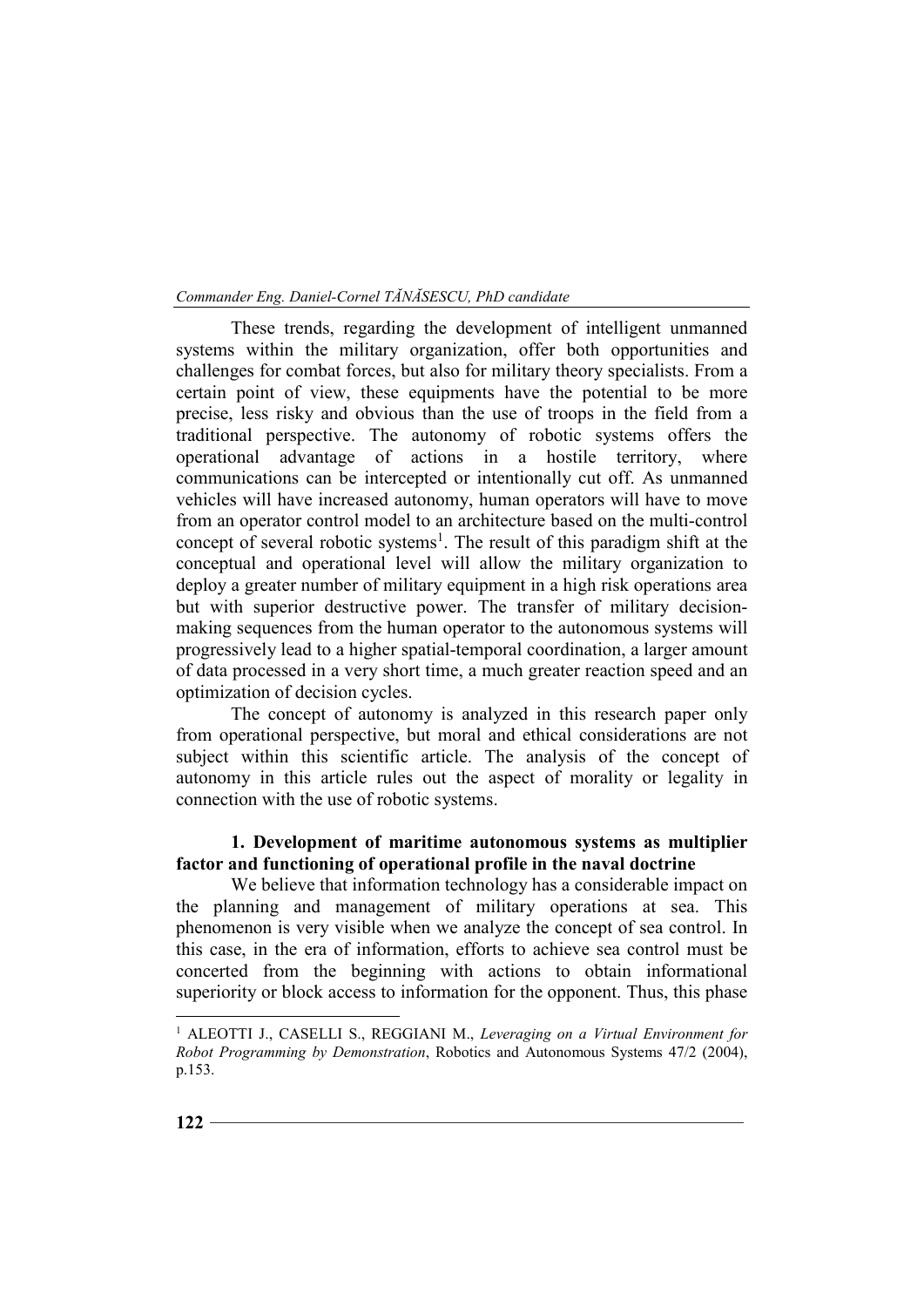becomes an integral part of the operational concept of obtaining or maintaining control of the sea. Maritime autonomous systems allow us to achieve informational superiority through the ability of this equipment to process data and provide action options, offering technical capabilities of collecting, processing and dissemination in a constant flow while at the same time redeeming enemy vulnerabilities or blocking access to critical information. From a certain perspective, we can make an analogy between getting control of the sea and controlling the information space.

One of the main objectives of this scientific approach is to identify the proper means on how the capabilities of autonomous underwater systems can contribute to the definition and comprehension of a flexible, adaptable and mission-oriented structure of the Romanian Naval Forces for a near future time horizon. The approach we propose from this perspective starts from the realities of the Romanian Armed Forces structure at this moment, but also from the vision that we bring to interest on the complementary character of the new technologies, and for a more remote perspective the approach of the systems- of-systems (multi-level forces and means built into the concept of network-based warfare)<sup>2</sup>.

The lethal armament systems are relatively simple to define and are widespread and known both from a theoretical and practical point of view. The addition of a supplementary component, autonomy, significantly complicates the way in which the issue of the use of autonomous military systems in the armed conflicts will be addressed in the future. From the point of view of the moral component of the war, the concept of autonomy applied to combat systems introduces two important components, namely: its own decision for military equipment and the ethical component, notions that did not exist until now. For a specialist in the automated robotic industry, the concept of autonomy refers to the delegation of some decisionmaking sequences to robotic equipment that has been pre-programmed by the human operator. The autonomy of military systems for the execution of lethal actions refers to "*the ability of systems to perform the attack on* 

<sup>2</sup> SEA-17B, *Advanced Undersea Warfare Systems*, Systems Engineering Analysis Capstone Report, June 2011. Naval Postgraduate School, pp.40-43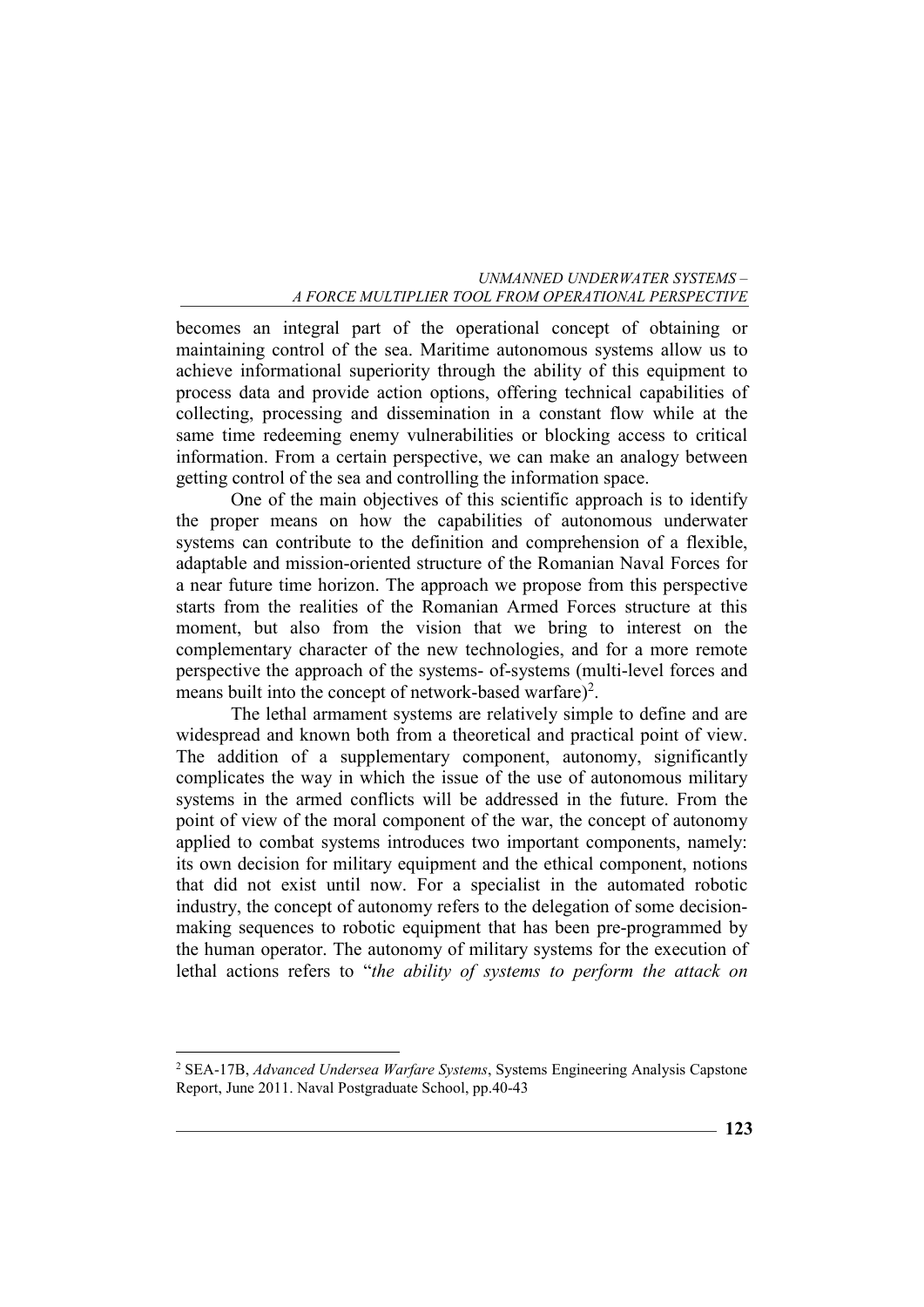*selected targets without being initiated or confirmed by the human operator,*  both for the target selection situation and for the execution of the attack"<sup>3</sup>.

Current and future information management technologies will set footprint and cover not only the space of employment, physical (land, air or maritime), but also the information space - *cyberspace*. The existence and growth of the importance of the fourth dimension of the space will cause the conceptual boundaries of war to become blurred and unstable within a short period of time. As a consequence of this we will be able to see a condensation of the time factor in the future. This effect will occur as a result of the ability of robotic systems to collect, evaluate, use, transmit, and multimodal transfer large amounts of information at higher speeds and to multiple users. Underwater autonomous vehicles can develop multiple functionalities, being assimilated as diverse sources of information, but linked to each other and organized into ISR (*Intelligence, Surveillance and Reconnaissance*) architecture in support of Naval Task Force (TF) or Naval Task Group (TG). Finality is a much faster response time and a dynamic decision-making cycle tailored to the needs of the mission. The doctrinal transformations that autonomous robotic systems will impose on time and space will accelerate the rhythm of combat at sea. The forces that will win the fight in time and get the information superiority, as well as control over the opponent's reactions, will be in a position to execute the surprise of the enemy and therefore to have the initiative. From our perspective, information superiority will be one of the main operational level goals to gain the advantage of the battle rhythm and the freedom of maneuver in the engagement space.

The technologies introduced by the autonomous systems and information technology will lead to a drastic reduction of the time allocated to the planning, preparation and conduct of military actions at sea or in joint operations. The information that commanders will have at their disposal for the management of naval battle groups at sea will be disseminated to subordinate units quickly and with greater accuracy and will be displayed using digital technology - via encrypted and video data transmissions. This

<sup>3</sup> FOSS, Michael,*What are Autonomous Weapon Systems and What Ethical Issues do they Raise,*2008, Conference Towards Autonomous Robotic Systems. Springer Berlin Heidelberg, p.3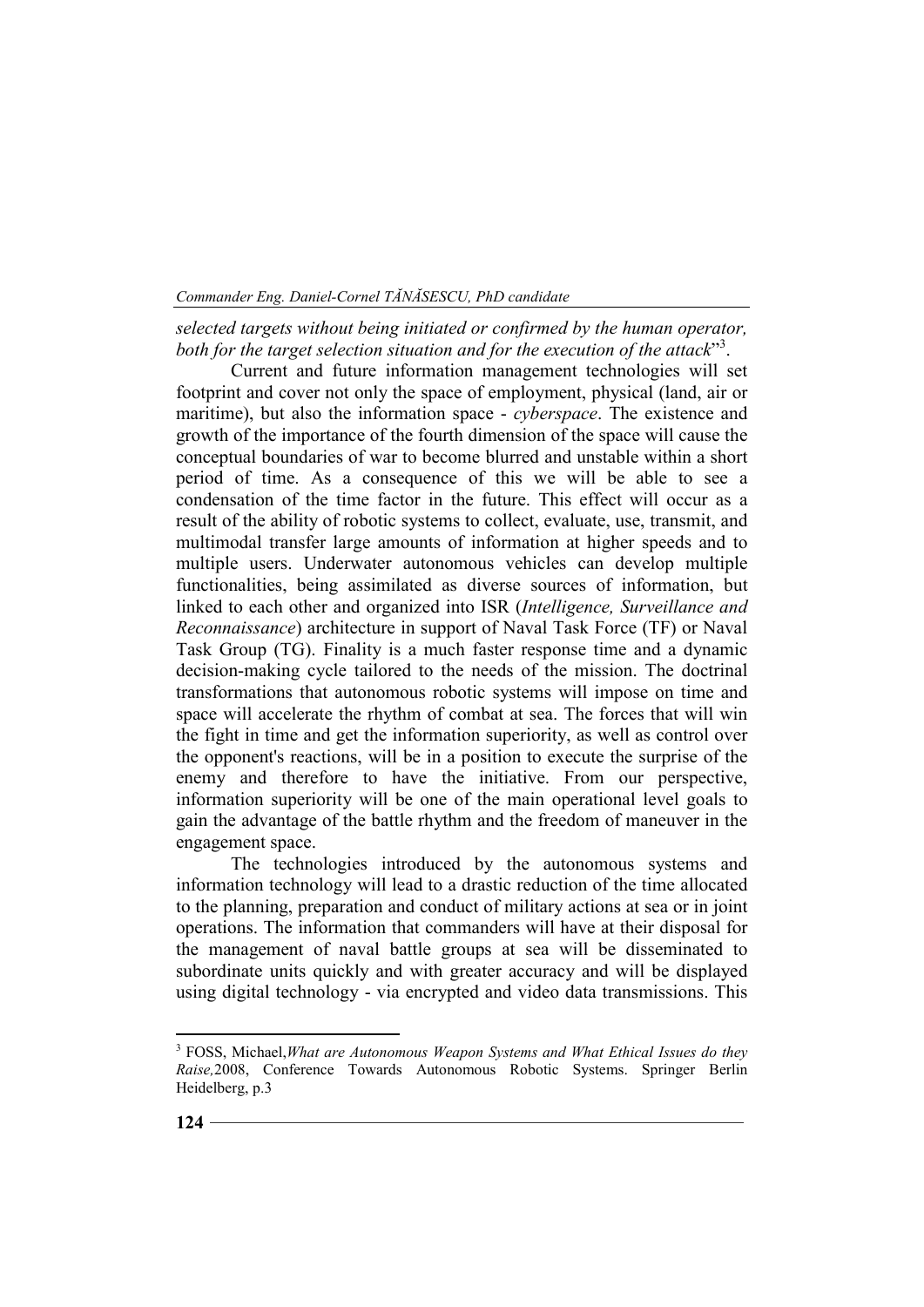information support will make available to naval task groups commanders the tools through which they can visualize the situation in the operating area and can process and transmit critical information in video format. The commander will have the ability to convey in an explicit manner his intention and CONOPS to all command levels. In our view, the application of the concept of war based on the network in the naval field has a number of advantages, the most important being the multiplication of the fighting power of our own forces.

This power derives from superior processing of information, easy user access and dissemination speed, unlike the industrial era where combat power was given by the number of combatants and combat equipment. If the traditional elements of combat power, such as fire power or troop mobility, can be readily quantifiable, it is difficult to achieve in the determination of measurable indicators of combat power in the information spectrum. The problem of real determination of the fighting power is given by the existence of multiple immaterial factors, which cannot make it possible to be determined by measurement. In network-based warfare, excessive centralization leads to a reduction in the multiplier effect induced by information technology. In fact, the use of autonomous systems within a network-based architecture starts from the principle of multipolarity and decentralization of decision. Other factors that diminish the success of network operations in which we use autonomous underwater vehicles and information technology are the low level of training and understanding of the complex hiring environment by operators, the low level of competence of commanders in adapting to new specific conceptual developments of the IT field, as well as the reduced adaptation of the state to the rapid pace of processing and dissemination of information products.

Planning and execution of anti-submarine warfare actions in the shallow waters, the situation specific to the area of responsibility of the Romanian Naval Forces at the Black Sea, should focus on two main elements: deterrence and neutralization of the diesel-electric submarines of the enemy on the transit routes, while protecting HVU's own, such as logistic support vessels, commercial ships or allied amphibious forces. Navy forces are conducting military actions at sea, in the area of responsibility, to ensure freedom of navigation and access to international waters and to discourage any threat to sea lines of communications (SLOC). From the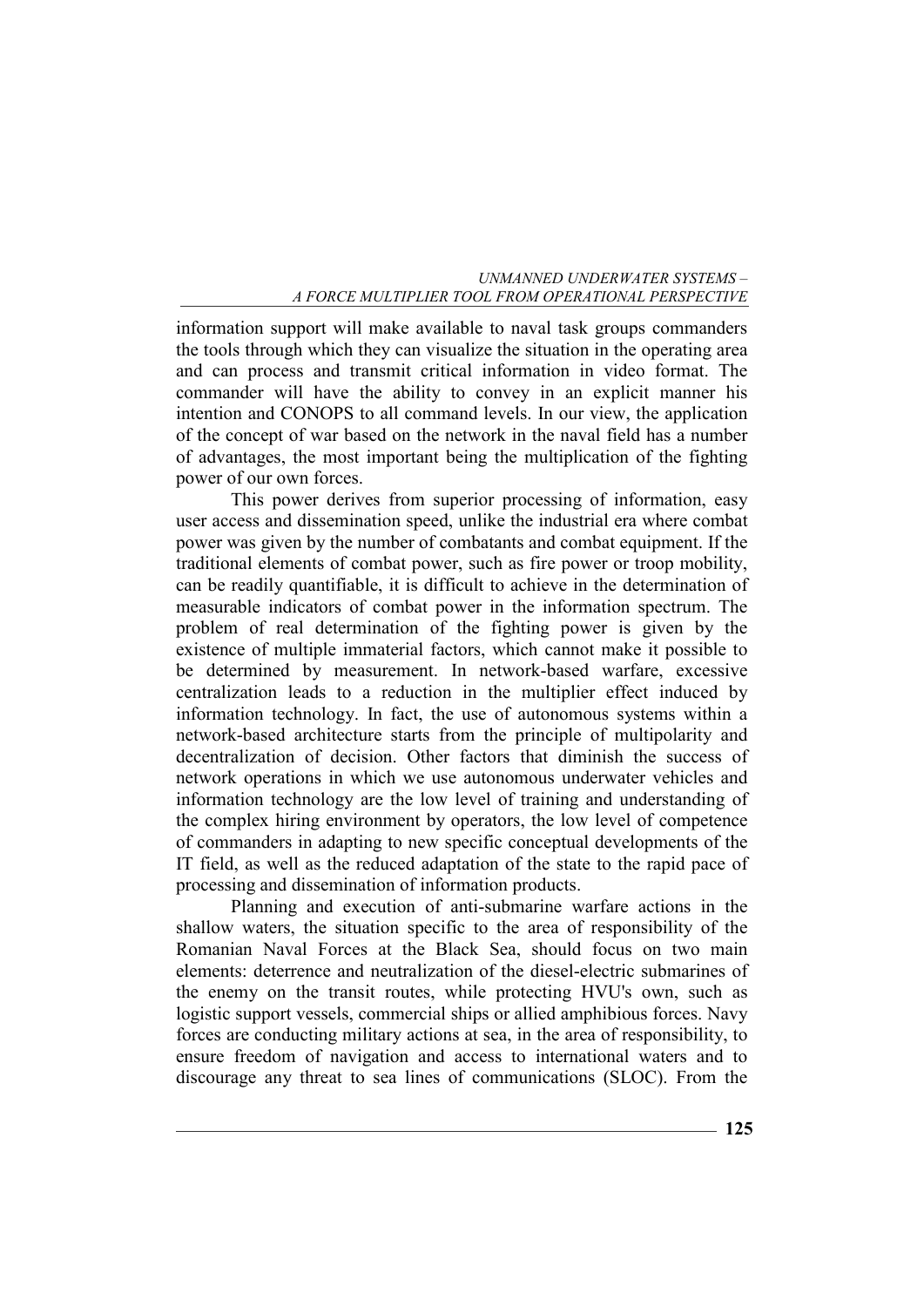perspective of ASW's challenge of fighting in the narrow seas, it becomes a critical and immediate need to build and maintain effective ASW capabilities either by upgrading or replacing existing ones, or by building a hybrid between existing platforms (ships, aircrafts) and modern, autonomous or semi-autonomous means (underwater vehicles, fast surface vessels, etc.). These actions allow the Naval Forces to further ensure success in protecting their own forces and maintain SLOC free and safe for navigation.

In our view, autonomous systems will not be able to replace traditional naval platforms over a time horizon of 10-15 years. As we have seen in the evolution of military technology, the emergence of equipment such as airplanes, tanks, or steam-powered combat ships did not replace combat forces, but reconfigured military actions and subsequent strategies, doctrines and tactics to develop military action. In a globalized world where technological achievements in the civil sphere have a higher velocity of development than those in the military industry, characterized by bureaucracy and a chronophagous decision-making cycle, military specialists responsible for the procurement of military equipment will have to make quick decisions from the point of view of the adaptability and compatibility of robotic systems in the civilian-military field.

## **2. The operational design of using autonomous underwater vehicles in support of antisubmarine warfare for shallow waters**

Worldwide, among countries with maritime military capabilities, there is a particular interest in reducing the costs associated with underwater warfare in the two main directions: anti-submarine warfare (ASW) and the naval mine warfare (MW). Lately, the concept of using unmanned underwater vehicles (UUVs) for both domains, ASW and MW, marks an accelerated development both at conceptual and practically-applicative level.

For a long time, the missions of searching, discovering, identifying, classifying and neutralizing enemy submarines consisted of routine, laborious, long-term actions, and with a very high effort on the part of specialized vessels and aircraft, with a high rate of crew exhaustion, especially due to the large amount of information to be processed, of the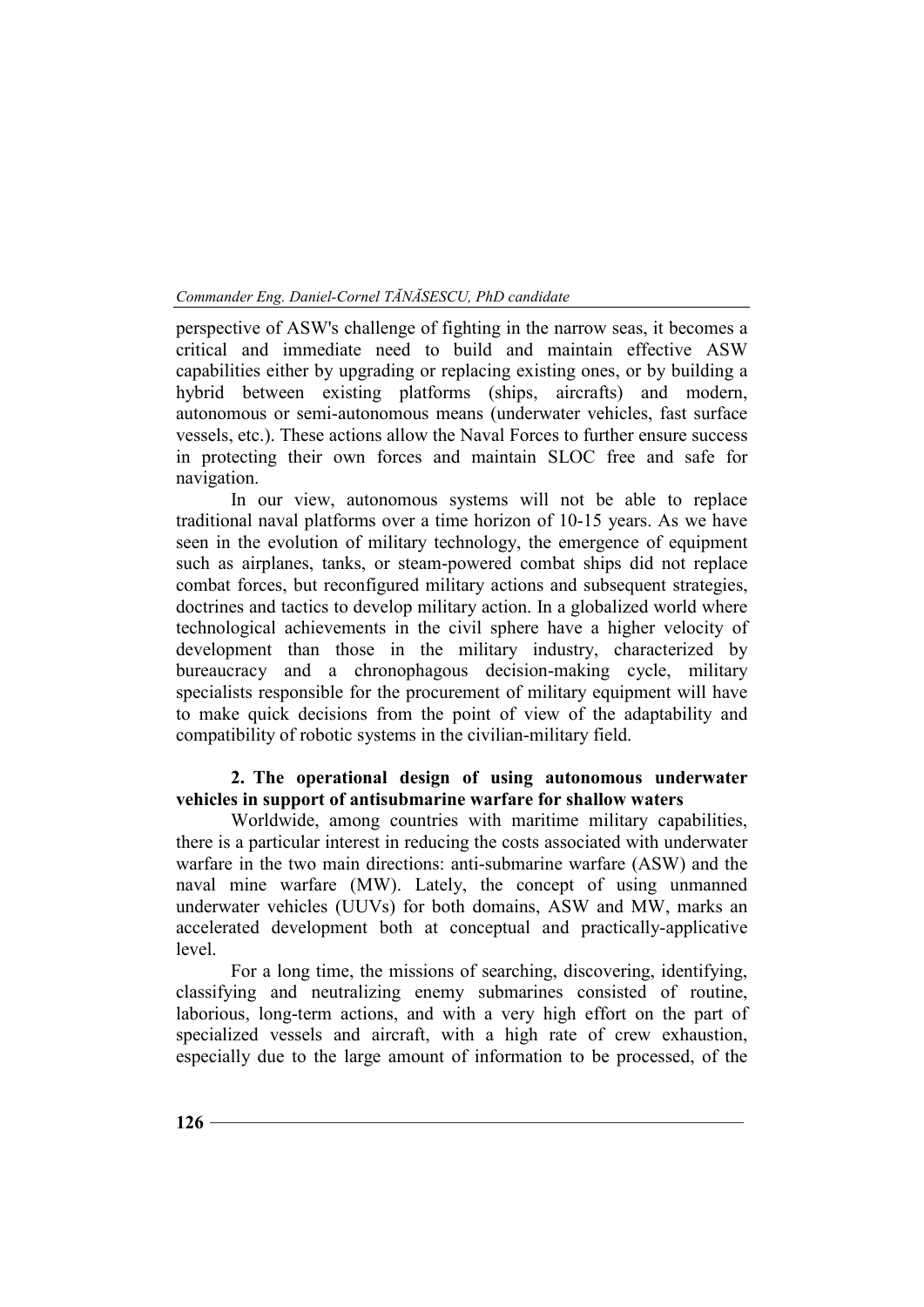limited information processing equipment, correlated with the rapid data outer limits.

The framework of the antisubmarine actions manages to best encompass both the operational art and the scientific side of the problem. It is science because ASW is structured, systematically, based on scientific research and validated theories, and is largely accomplished by repetitive and iterative actions. In addition, the amount of knowledge, equipment and level of training required to conduct activities in the underwater environment must be taken into account. Equally, the ASW field is also characterized by military operational art because, despite the existence of numerous sets of procedures, techniques and fighting tactics, the issue of antisubmarine warfare can also be seen as an unexpected play, in addition to the unpredictability of factors environment.

Autonomous systems, whose rapid development and widespread use, both in the military and in the civil spheres, have been able to bring added efficiency and make the issue of the fight against the submarine a less dangerous and less redundant for human operators. Within this scientific approach, we believe that it is necessary to develop conceptually a model for the organization and use of autonomous underwater systems that respond to the following set of requirements:

• *How can we integrate the UUV architecture concept into the organic of a surface task group (TF or TG) and what are the principles under which we can ensure its antisubmarine protection by reducing the human operator's effort?* 

• *For what assignments can we exclusively allocate UUV equipment, and what is the degree of autonomy in their decision-making process, so that we are more efficient compared to human operators?* 

• *How can we determine and quantify the superior characteristics of robotic systems as compared to classical ones?*

The concept of architecture refers to the structure and components that make up a system, the relationships of interdependence between the structural elements, but also the principles and rules governing their design and the operation of the system as a whole in time. The necessity of defining an architectural concept of UUV use is to develop and use the network centric warfare, the use of military equipment with a high level of information technology, the need to interconnect systems used in combat,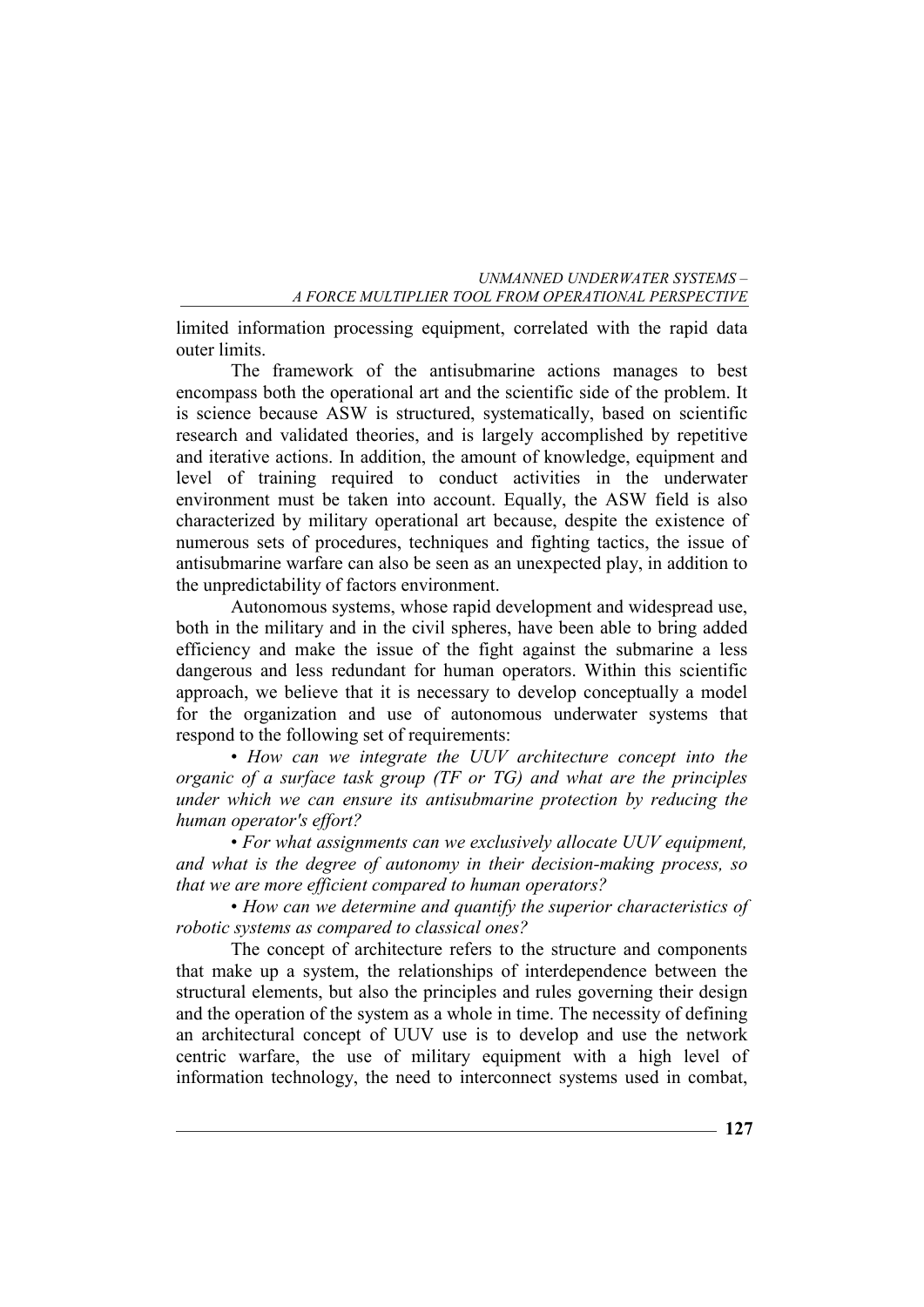*Commander Eng. Daniel-Cornel TĂNĂSESCU, PhD candidate* 

interoperability and functional optimization to carry out the missions. For these reasons, we appreciate that the war of the future will be one of the integrated military systems, and the operational architecture will have an increasingly important role, which is the key to success in terms of integration and interoperability.

In any architectural design we design the use of UUV, it will have to follow the C4ISR typology. Starting from the capacity of underwater autonomous systems to be versatile, these equipments can be autonomous mini-submarines, explosive cargo carriers and underwater transport or immersion robots. Concurrently with the development of artificial intelligence and technology, UUVs will have an increasingly important role in maritime operations and will act as a multiplier of maritime forces.

From an operational perspective, the representation of the TU-UUV concept includes the combat missions, the combat environment and the capabilities necessary to achieve the military purpose and objectives.



## *Figure 1. Conceptual operational level representation*

The main objective of the antisubmarine warfare is to prevent and prohibit the use of enemy submarines in the maritime area of interest. Antisubmarine Warfare (ASW) is a component of underwater warfare and includes a mix of platforms such as surface ships, helicopters, patrol marine aviation, and submarines. All these means have the mission of discovering, pursuing, classifying, neutralizing or destroying the enemy's submarines. The principal development direction in this area is the increasing use of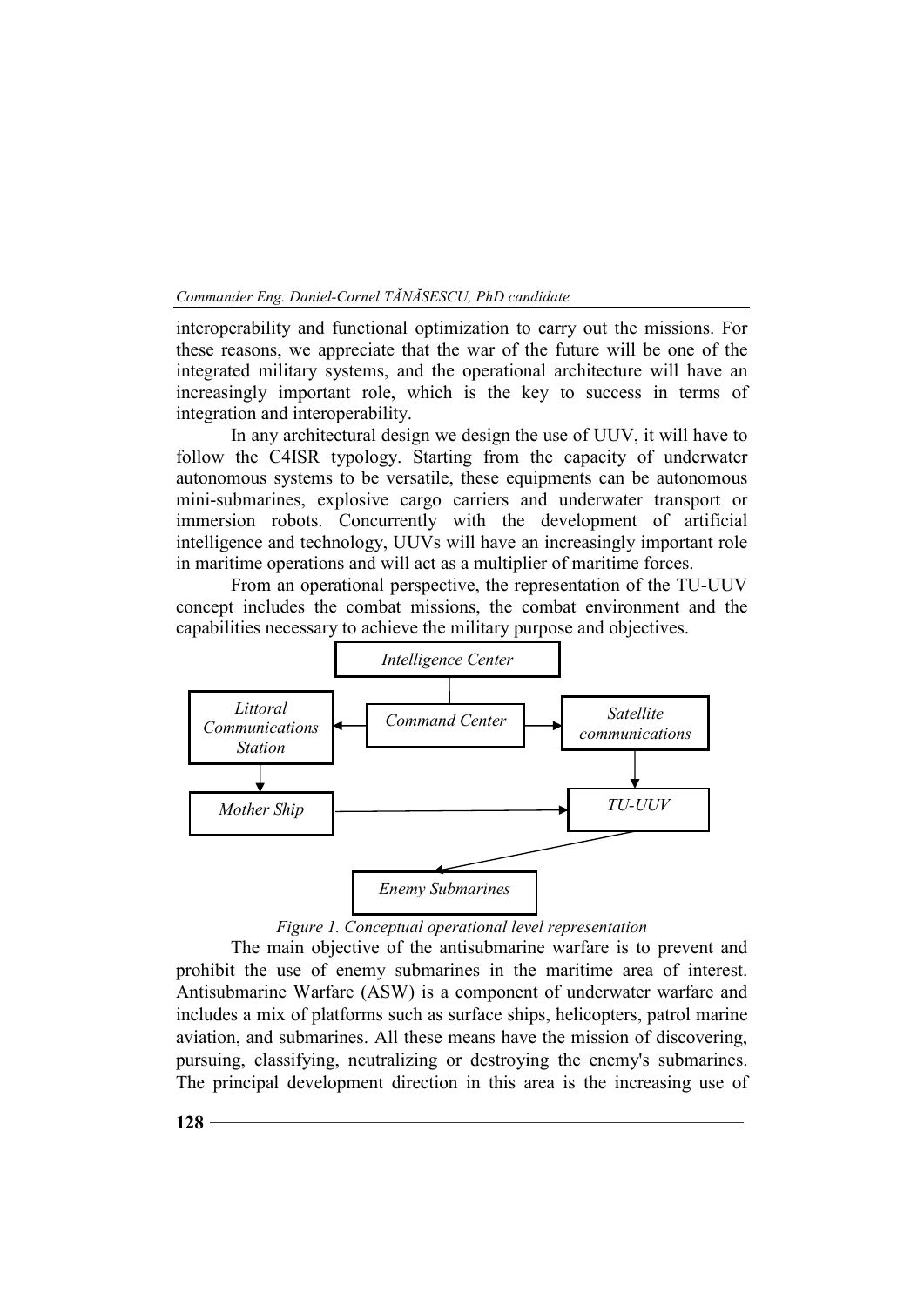autonomous underwater systems. In order to understand the advantages of UUV use and proposed models, it is important to understand the character of the antisubmarine actions. For this, we have analyzed the main concepts, processes, platforms and environmental factors that fundamentally determine the ASW directions in shallow waters areas.

The anti-submarine warfare in the littoral waters is complex and can be hampered by high commercial traffic, but also by environmental factors specific to shallow water area. Banning the intrusion of the enemy's submarines and neutralizing the secret of their insidious actions is difficult to accomplish, compared with the anti-submarine missions in the blue water areas. From the perspective of the complexity and the lack of predictability of the environmental factors in the coastal zones as well as the high level of the acoustic signals in the littoral areas, the ASW-specific classical methods and procedures are not very effective for the shallow waters. High acoustic interference and low acoustic wave propagation in seaside waters affect the efficiency of underwater acoustic sensors. Therefore, from the analysis of the specificity of the environmental factors, it is necessary to identify and use complementary ASW capabilities. The introduction of autonomous underwater systems and a new technology for antisubmarine warfare leads to an integrated and comprehensive approach to the maritime combat area<sup>4</sup>.

The capabilities and requirements for UUV use in combat are analyzed from a dual perspective, the functional approach and the one resulting from the specifications of the operational requirements, the point of interest being the identification of an optimum on the needs of this complex analytical framework. From the analysis of operational requirements, we identified the following indicators on the efficiency of UUV use: Ability to cause damages; Ability to act in a hostile environment; Availability; Efficiency of sensors; Mobility; Autonomy; Interoperability; Transport capacity; Possibility of redistribution.

Modeling through the symbolic representation of redefining reality corresponds symbolically to a concise formula of relevant or critical

<sup>4</sup> Naval Doctrine Command, *Littoral anti-submarine warfare concept*, Norfolk, VA, 1998. [Online], available at: http://fas.org/man/dod-101/sys/ship/docs/aswcncpt.htm#Littoral. Accesed on 24.12. 2018.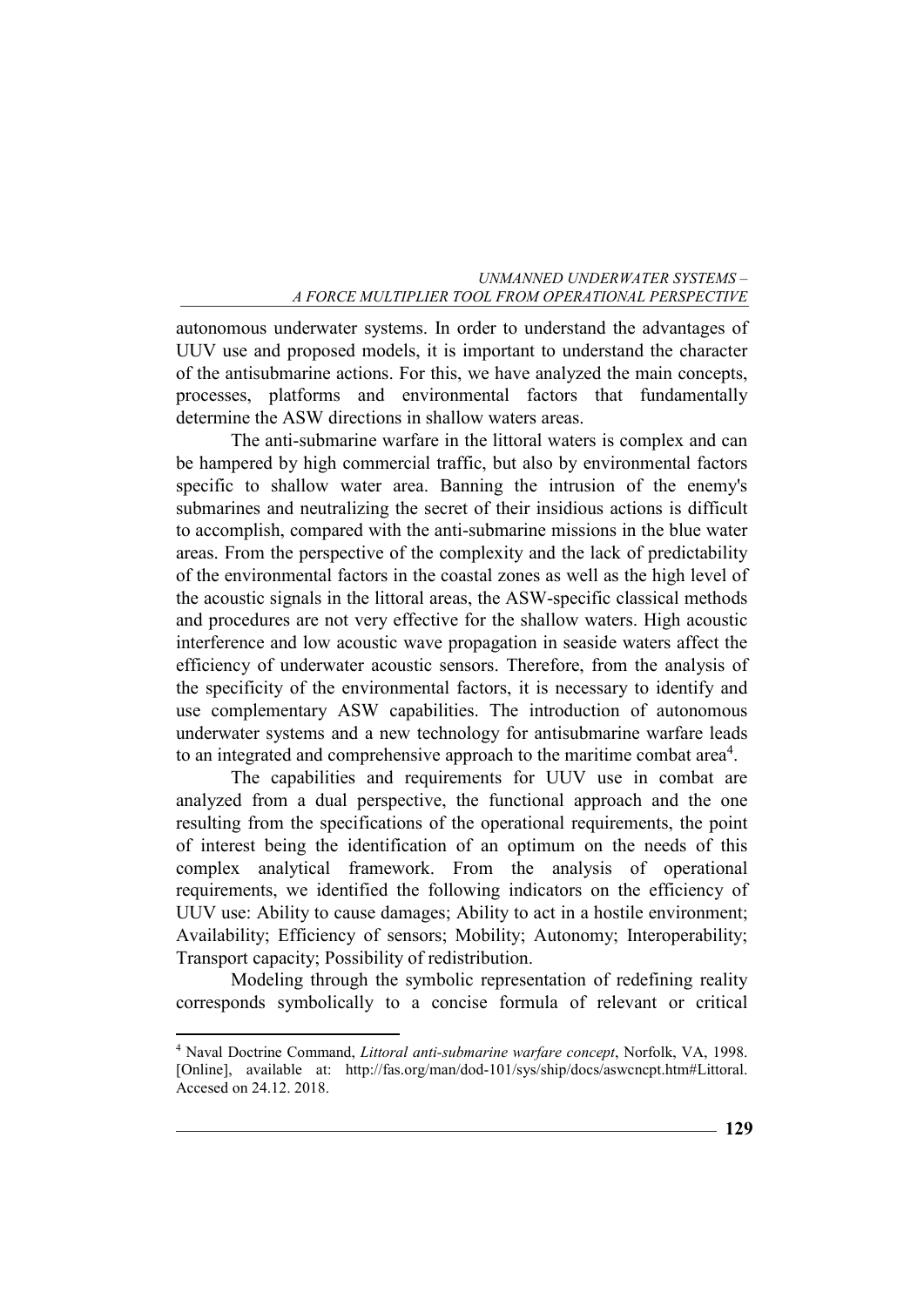elements for a particular process or system. The military system, and more specifically the field of planning and conducting military operations, is a real system but cannot be represented by equations, mathematical formulas, laws of physics, etc., characterized by complex dynamic actions, and the simulated model is invariant an artificial one. Typically, such models bear the name of generative systems, and are based on the use of artificial agents in the virtual environment of the computer<sup>5</sup>. Modeling and agent-based simulation is a new way to implement concepts within complex systems, such as military operations. These simulations are critical in assuring decision makers' support in CONOPS validation or for different sequences in the planning process. Following these modeling, the optimal structure of forces, the efficient use of sensors and weapons, the validation of new doctrinal concepts or the introduction of new combat tactics can be determined. In this area, the most known and applied tools include computational mathematical systems such as: MATLAB, PYTHON, AnyLogic, NetLogo, Pythagoras and MANA (*Map Aware Non-Uniform Automata*) 6 .

Autonomy and operational profile play an important role in configuring autonomous systems and provide support for modeling the interaction between the multiple factors under consideration. Modeling and simulating program is particularly useful because it operates with critical indicators for combat actions such as the ability to act in secret, the characteristics of the sensors and weapon systems, the possibilities offered by the communication systems. Another important aspect of this software is the modeling ability according to the intentions and tactical profile of the operator. This aspect is relevant from the point of view of introducing elements related to the development of fighting actions and the way of moving from a static tactical situation to a dynamic one. The simulation of

<sup>5</sup> AXTELL, R.., *Why Agents? On the Varied Motivations for Agent Computing in the Social Sciences*, Center on Social and Economic Dynamics, Working Paper No. 17, 2000, pp. 88- 91.

<sup>6</sup> MACALAND, C. and NORTH, M., *Tutorial on agent-based modelling and simulation*, *J. Simulation*, vol. 4, no. 3, 2010, pp. 151–158.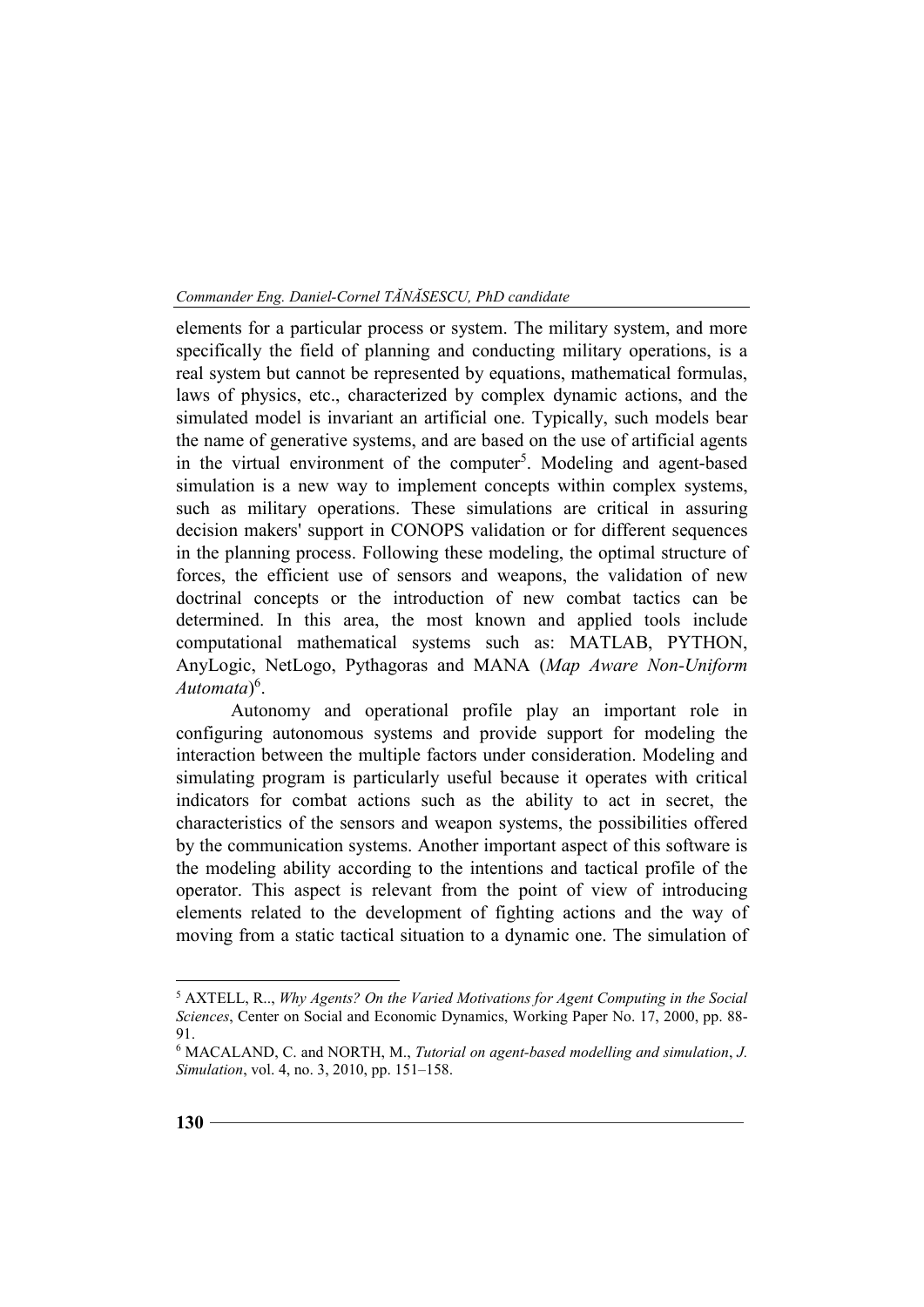combat forces cannot be modeled in a fully predictable manner. The operational situation and the tactical conditions will always require the movement and the action of the forces at sea, so that the success or failure of the simulation will have to be taken under the specter of reserve on the particular evolution of certain parameters.

From the point of view of the warfare actions, we can integrate how the relationships between input and output data are interdependent with the structure of the TU-UUV concept.

As a result, we believe that the use of the TU-UUV concept for the accomplishment of the ASW missions has to comply with the abovementioned typology, having as its core the principle of design centered on data and information. At this stage, we appreciate that the presented architectural models can achieve the collaborative and comprehensive ASW function, thus providing the best premises for operating autonomous systems. The entry into operation of autonomous underwater vehicles brings important changes to the concepts, principles and doctrines of the naval warfare. Developing a concept of using autonomous systems creates for the Navy the prerequisites for diversifying the capabilities available as well as extending the range of missions that can be executed. Planning and conducting the antisubmarine warfare with modern capabilities should start from the analysis of the challenges of the future and the understanding of the operational limitations of the classical systems.

From the perspective of the challenges faced by the Romanian Navy, regarding the need for modernization and adaptation to the new technologies in the field of naval warfare, we consider that a complex system analysis is required, starting from the correlation of the fundamental aim, the detailed objectives and tasks specific to the missions defined by the national military strategy and the doctrine of the Naval Forces. All this must be in line with the current level of military capabilities development, but also with the prospect of assimilating new technologies from an integrated and collaborative vision at the level of the North Atlantic Alliance.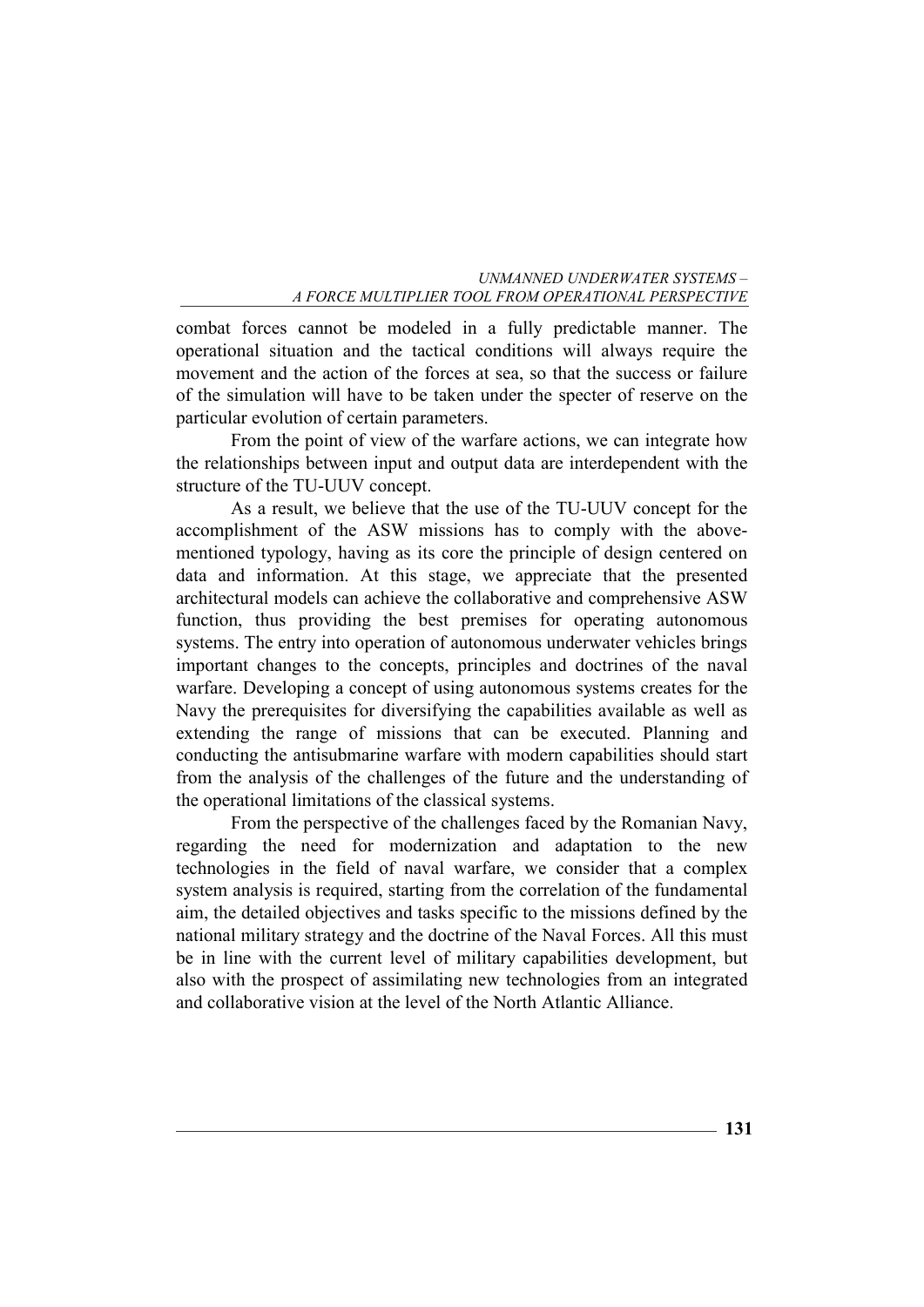

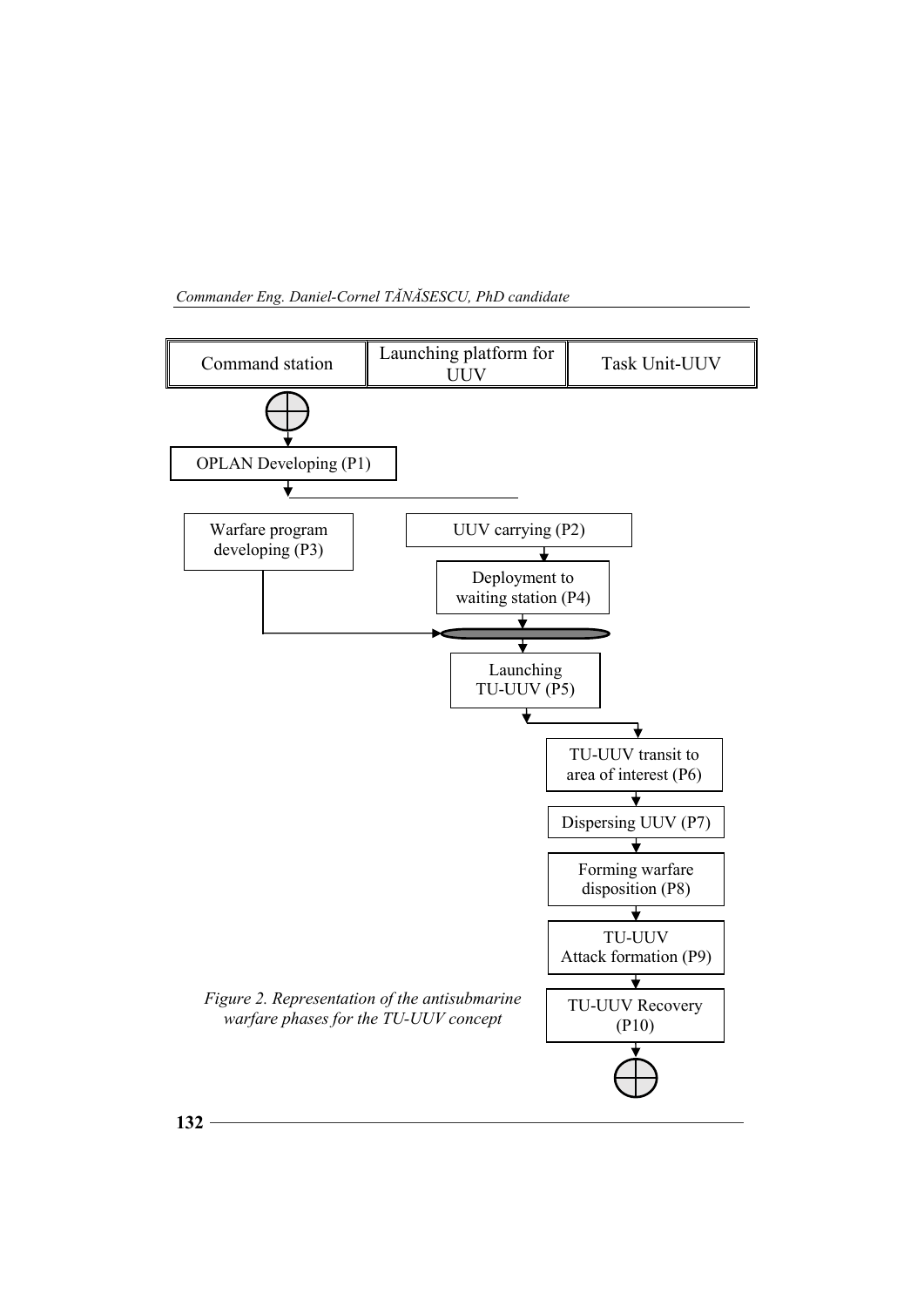From the analysis of the multiple organizational transformations of military systems within NATO, as well as from the study of the mechanisms for substantiating the processes of endowment of allied naval forces, we can state that the entire procurement cycle is designed to facilitate a much faster refurbishment of existing capabilities. Achieving a modular design on the architecture of the mission-operational-research, development-production and acquisition profile is the foundation of a new approach to the strategy for defining military equipment needs.

In our view, for a medium time horizon (10-15 years), it is difficult to achieve a total replacement of existing capabilities at the moment in the Naval Forces or to carry out upgrade work on existing ships and to considerably improve performance, taking into account constructive and design constraints and limitations. We therefore propose to increase the interoperability of existing platforms and to carry out the missions undertaken by them by developing the concept of complementarities of the autonomous systems. The proposed concept for analysis and implementation aims at capitalizing the technological advances of robotic systems and easy operation on board ships, aircrafts or land, for a huge number of missions and environments of the tactical field.

From our point of view, the main arguments for using autonomous underwater systems in the area of operations should become a priority axis of interest for the Romanian Navy, including the following:

*I.The character of the force multiplier factor.* 

The use of autonomous robotic systems in military actions has the effect of reducing the human force involvement for the same types of missions, but also the possibility that a single human operator can execute through the autonomous systems of previously executed actions by a larger number of operators or combatants. Multiplier factor includes a series of quantifiable, measurable elements that refer to:

• Extending the operational range of surface vessels or submarines using unmanned underwater systems for the antisubmarine warfare specific field;

• Ability of autonomous systems to be more robust and reliable in the underwater environment influenced by sea level, visibility, density, salinity, water temperature;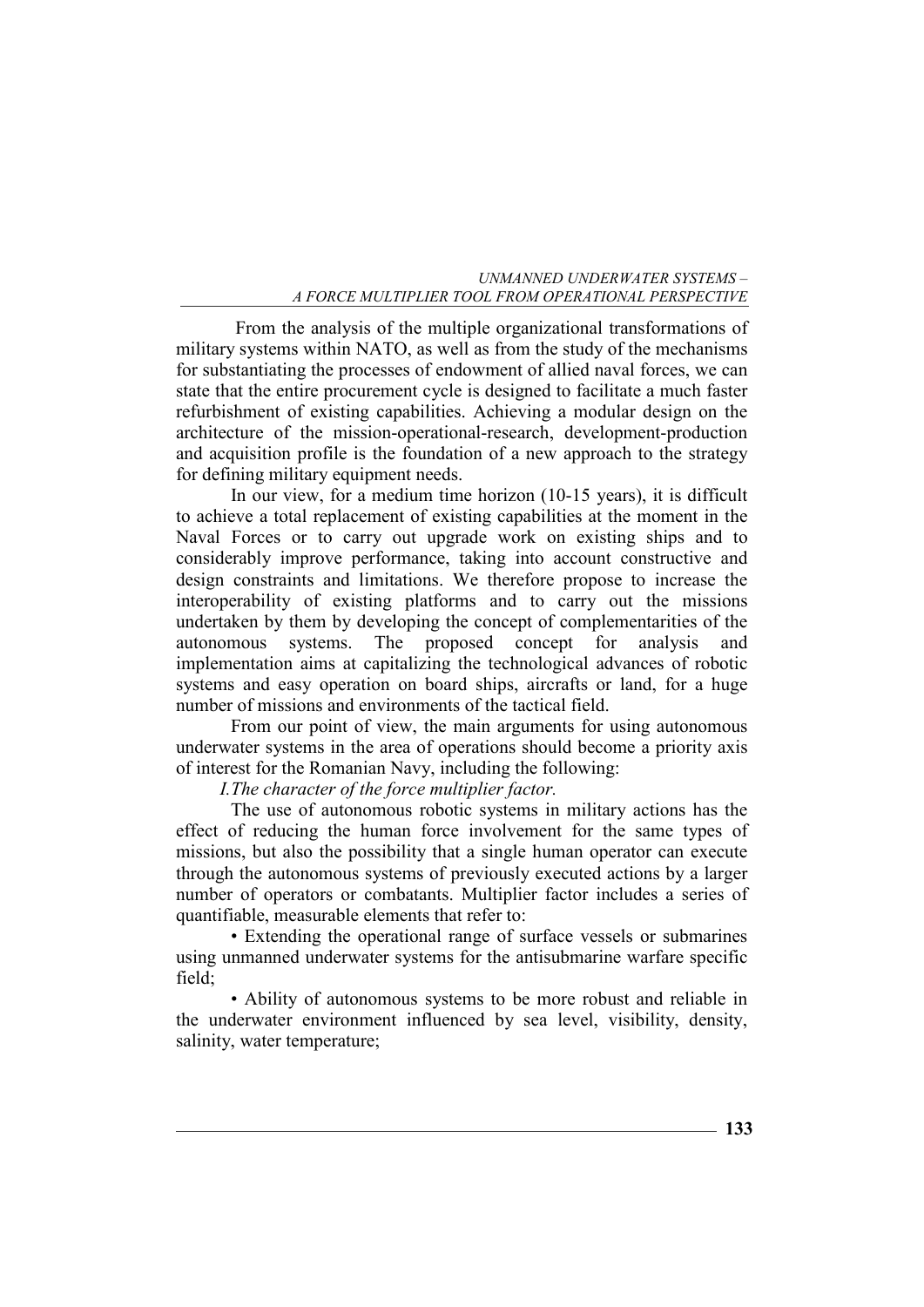• High endurance threshold compared to human operators in terms of factors such as fatigue, routine, formalism of performing operations, lack of orientation in the underwater environment,

• Ability of autonomous systems to move and act secretly at great distances from the launch platform and to collect and transmit information from maritime areas where surface ships or own submarines cannot act;

• A group of autonomous undersea units can achieve a more efficient execution of mine counter measures missions, for instance, it can cover much better and in a much shorter time an area for the mines search. Realizing cooperation between unmanned vehicles means requires a flexible vision and good coordination, reorganization according to mission specific and dynamic positions, with a minimal incidence of the human factor, but at the same time able to respond to the environmental challenges of the maritime area changes or changes resulting from adjustments to the objectives of the mission. This capability is strictly limited by the operating conditions of the communications systems in the submarine environment (characterized by factors such as acoustic wave dispersion, attenuation and bandwidth).

*II. Reduction of the risks to the life of combatants by introducing autonomous robotic systems into the operating area*;

*III. Autonomous underwater vehicles (AUVs) have the potential to improve the performance of existing capabilities in the area of antisubmarine combat in shallow waters area*. These systems have also been used in World War II military operations, but this equipment has recently shown a particular interest from several countries in terms of superior operational capabilities compared to traditional naval platforms.

## **Conclusions**

Considering the directions studied, the arguments, the observations and the conclusions drawn of this article, we consider to issue a series of proposals regarding the reconfiguration of the military actions of the Naval Forces through the use of autonomous underwater systems. We can say that technological progress has changed the paradigm of warfare. The way we understand maximizing technological evolution at one point gives us the strategic ability to plan victories.

Another proposal would be for the Romanian Navy to focus on adapting existing capabilities to meet new challenges or to develop new